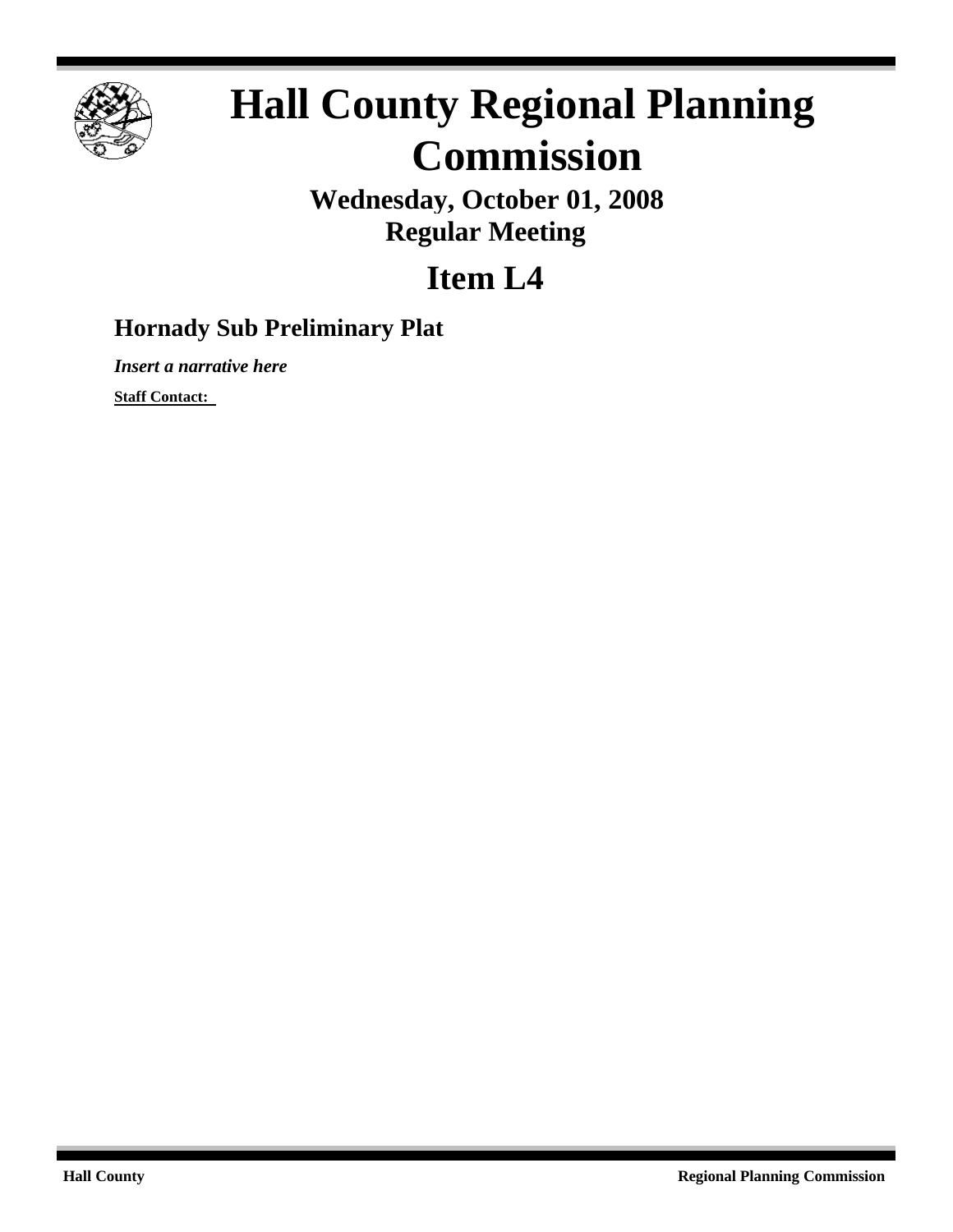September 18, 2008

Dear Members of the Board:

## **RE: Final Plat – Hornady Subdivision**

For reasons of Section 19-923 Revised Statues of Nebraska, as amended, there is herewith submitted a final plat of Hornady Subdivision, located North of Stolley Park Road, and West of Arthur Street, in Grand Island, Hall County, Nebraska.

This final plat proposes to create 5 lots on a tract of land in part the Southeast Quarter of the Southeast Quarter (SE1/4, SE1/4) of Section Twenty (20), Township Eleven (11) North, Range Nine (9) West of the  $6^{\text{h}}$  P.M., in the City of Grand Island, Hall County, Nebraska. This land consists of approximately 7.822 acres.

You are hereby notified that the Regional Planning Commission will consider this final plat at the next meeting that will be held at 6:00 p.m. on October 1, 2008 in the Council Chambers located in Grand Island's City Hall.

Sincerely,

Chad Nabity, AICP Planning Director

cc: City Clerk City Attorney Director of Public Works Director of Utilities Director of Building Inspections Manager of Postal Operations Olsson Associates

This letter was sent to the following School Districts 1R, 2, 3, 8, 12, 19, 82, 83, 100, 126.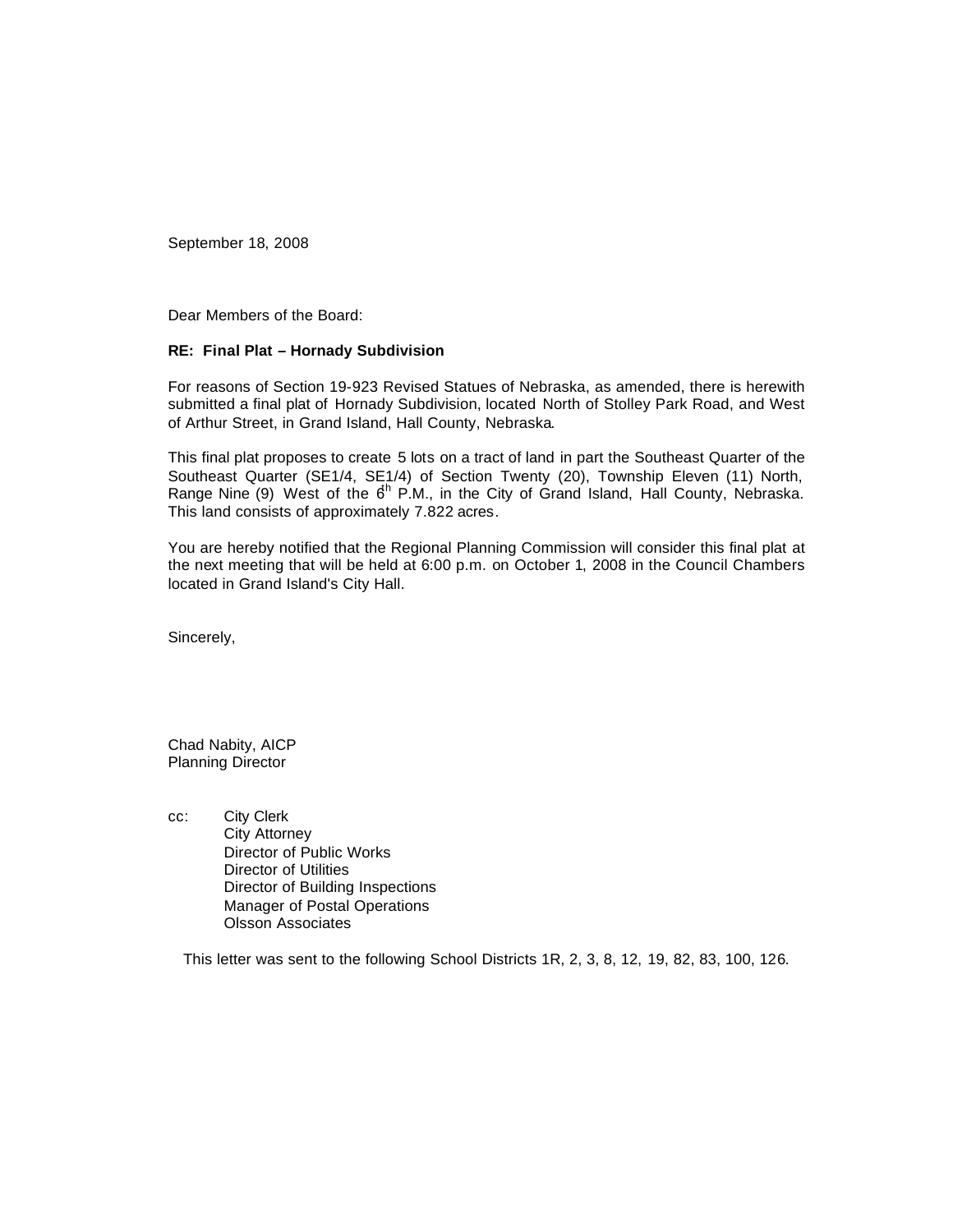